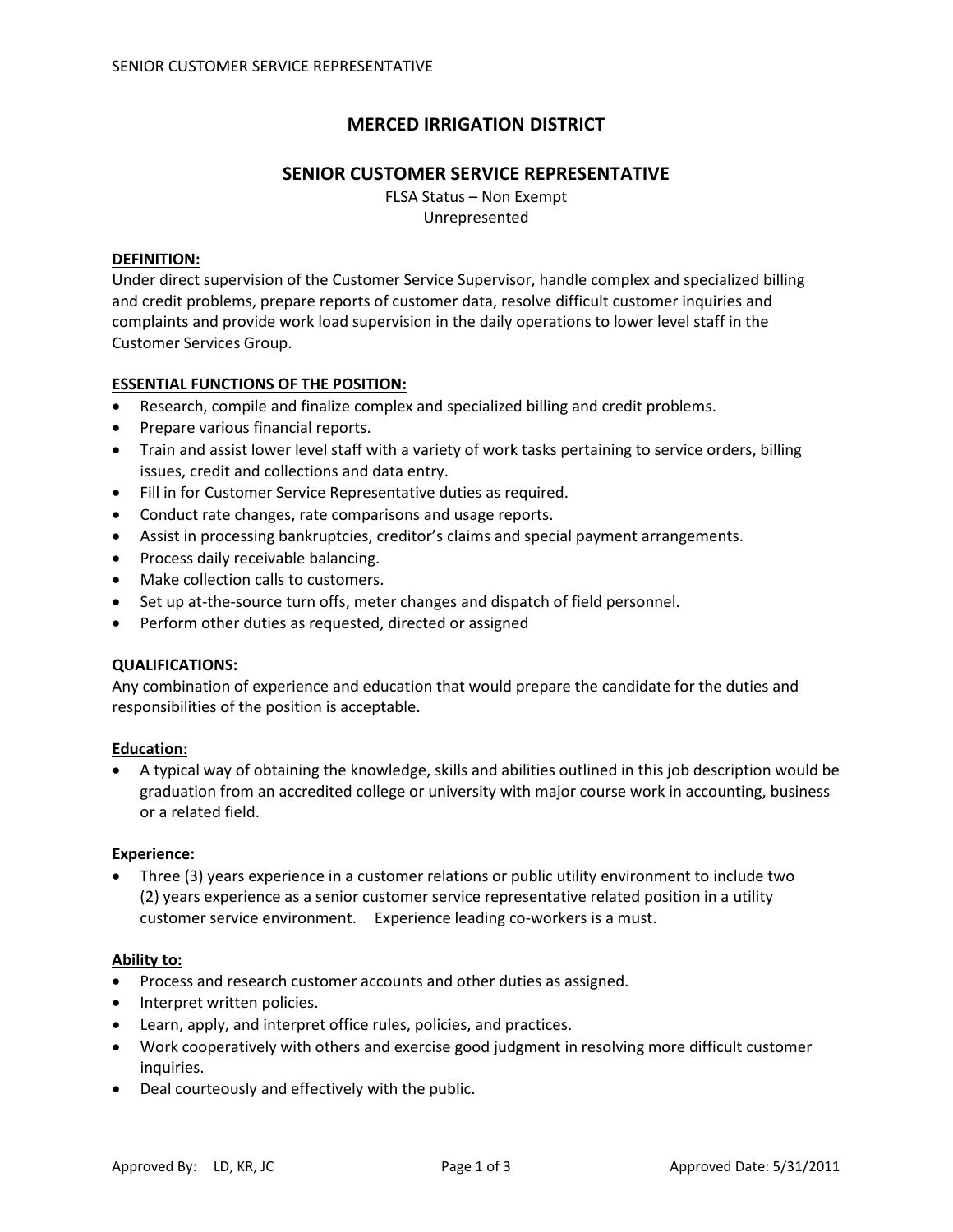- Accurately read maps.
- Keep accurate records.
- Follow verbal and written direction.
- Communicate clearly and concisely, orally and in writing.
- Work independently with minimal supervision.
- Efficiently prioritize and organize workload.

## **Knowledge of:**

- Utility customer service.
- Policies and procedures with emphasis in billing, credit, and collections.
- Computer operations and data processing.
- Business math, accounting, and business ethics.

## **Necessary Special Requirements:**

- A valid California Class C Driver License and the ability to maintain insurability under the District's vehicle insurance program.
- Abide by all District policies, guidelines and rules.

## **ENVIRONMENTAL FACTORS:**

- Exposure to the sun: 10% or less work time spent outside a building and exposed to the sun.
- Irregular or extended work hours: Occasionally required to change working hours or work overtime.
- Work performed in an office environment

The mental and physical demands described here are representative of those that must be met by an employee to successfully perform the essential functions of this job. Reasonable accommodations may be made to enable individuals with disabilities to perform the essential functions:

## **ESSENTIAL MENTAL ABILITIES:**

- Exercise independent judgment.
- Self directing and organized.
- Reason objectively.
- Assess, project and plan work activities on a daily and weekly basis.
- Interpret state/ federal/agency regulations.
- Document concisely, accurately and timely.
- Handle a variety of duties which may be interrupted or changed by immediate circumstances.

## **TYPICAL PHYSICAL DEMANDS:**

- Communicate orally and in writing with District management, co-workers, outside auditors, customers, and the public in face-to-face and one-on-one settings.
- Transport, set-up and removal of promotional equipment and materials at various public functions.
- Use of office equipment such as computer, copiers, scanners, and fax machines.
- Capable of negotiating stairways and uneven ground from time to time.

| Sitting:    | Remains in a seated position for up to eight (8) hours per day      |
|-------------|---------------------------------------------------------------------|
| Hands/Arms: | Operates computer for up to eight (8) hours per day                 |
| Lifting:    | Raises and lowers boxes and supplies up to twenty-five (25) pounds. |
| Stooping:   | Bends body downward and forward by bending at the knees or waist    |